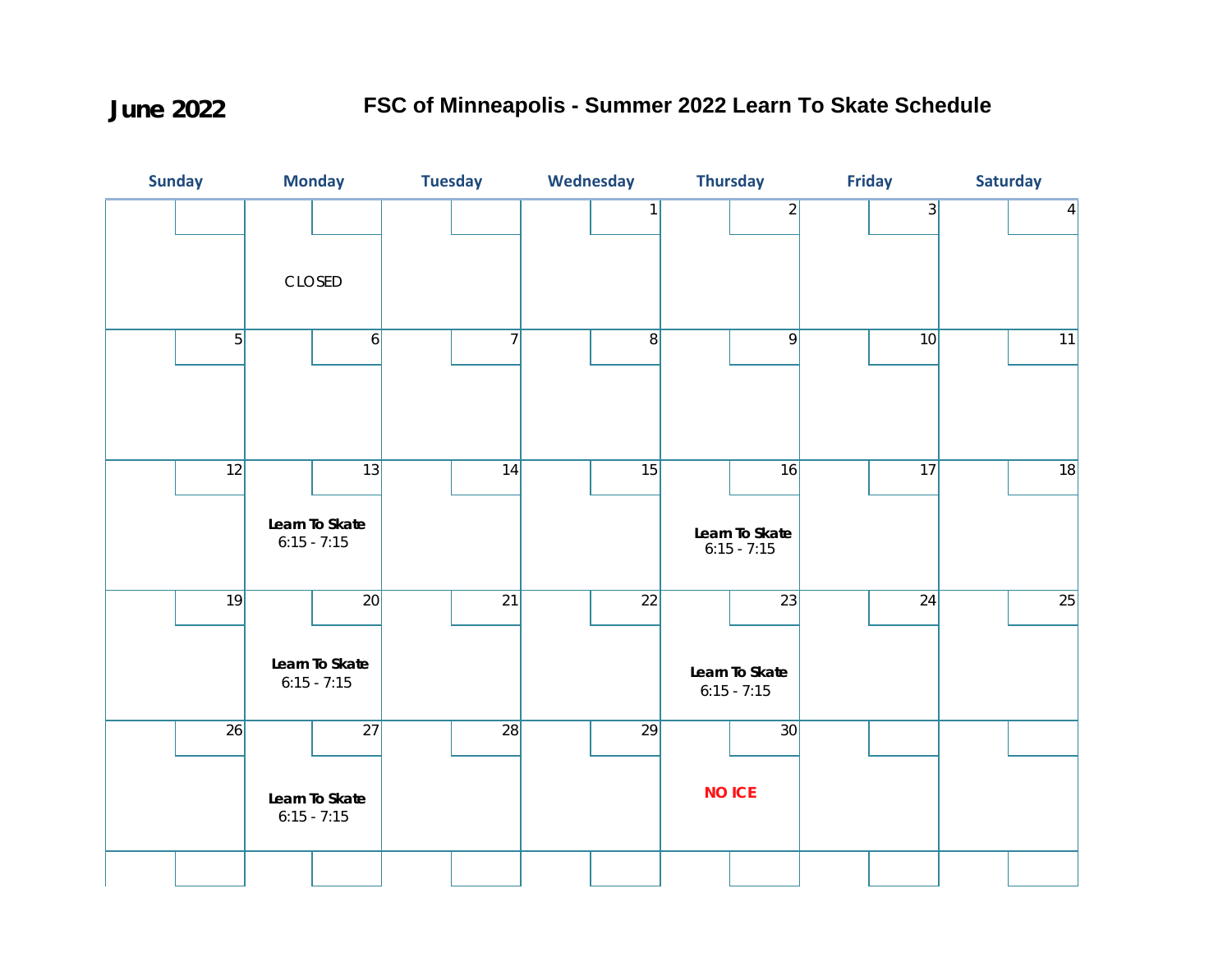**July 2022**